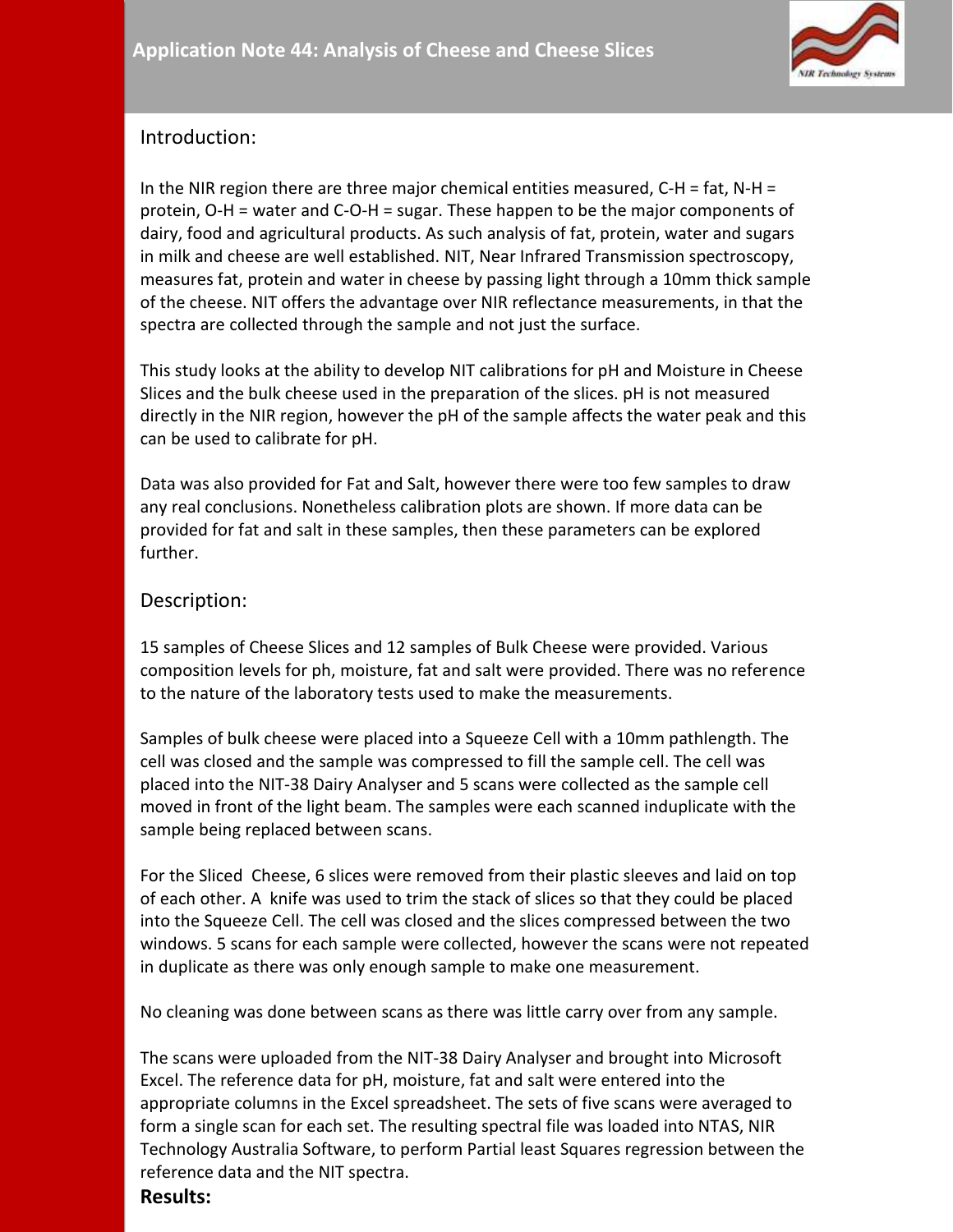Figures 1, 2 and 3, show the NIT spectra of the bulk cheese, cheese slices and both sets together. The large peak at 920nm is the moisture band. The shoulder peak at 860nm is the fat band. Protein which would also be present absorbs around 1020nm.



Fig 1. NIT Spectra of Cheese Slices

It can be seen that there are slight differences in the consistency of the spectra of the bulk cheese as compared with the sliced cheese. This reflects the difficulty in loading the bulk cheese samples. It may be better to process the bulk cheese in some form of blender prior to loading in the sample cell, or to heat the sample slightly so that it is more malleable.

The Cheese Slices were very easy to prepare and the NIT spectra shows the consistency of the product.



Fig 2. NIT Spectra of Bulk Cheese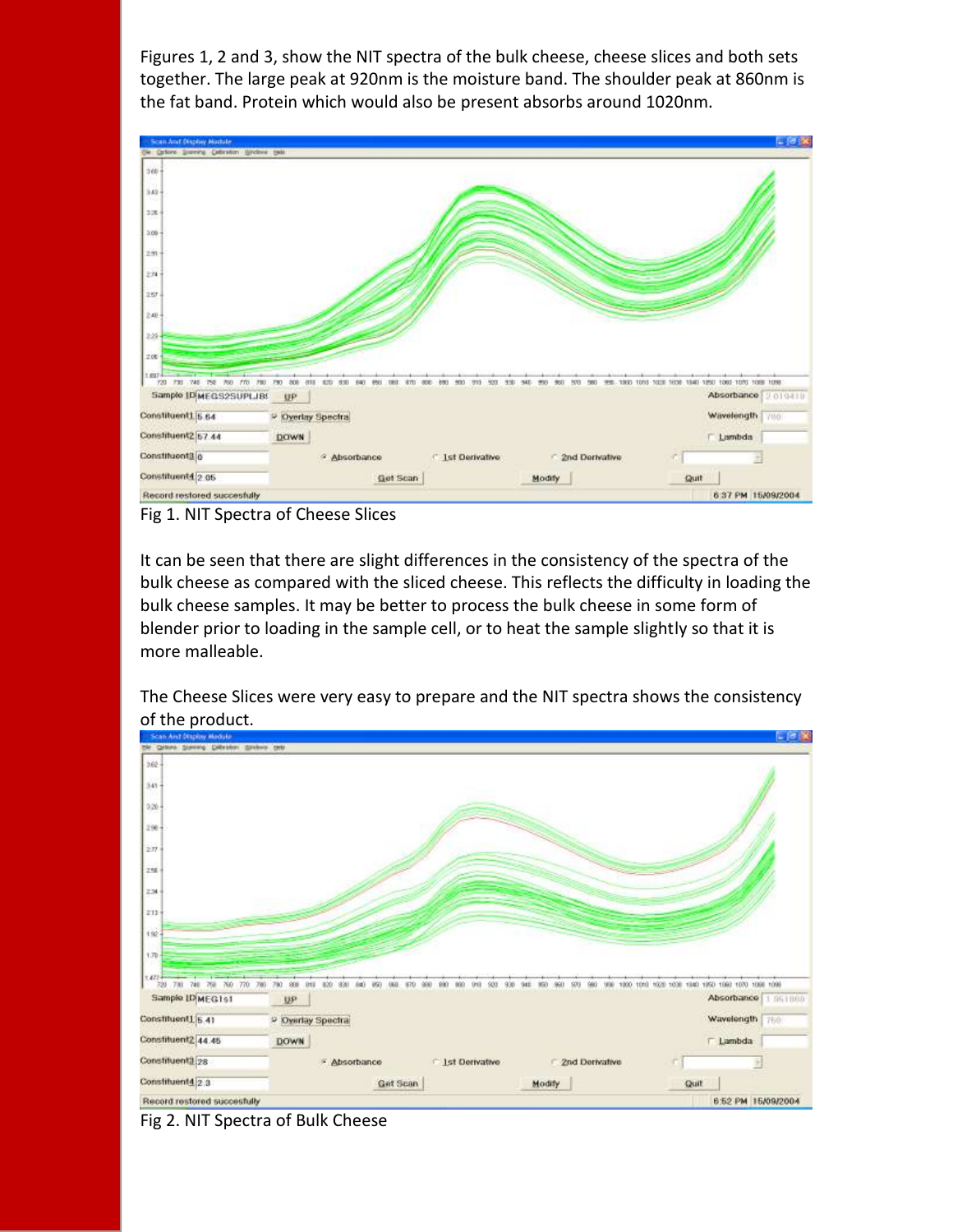

Fig 3. NIT Spectra of Bulk Cheese and Cheese Slices

Figures 4 through 11 show the calibration plots for the various components in each type of cheese. It can be seen that by separating the spectra into Cheese Slices and Bulk Cheese, the calibration plots are far superior. This reflects that there are significant differences between the two types of cheese and as such two separate calibrations



Fig 4. Calibration Plot for pH in Cheese Slices.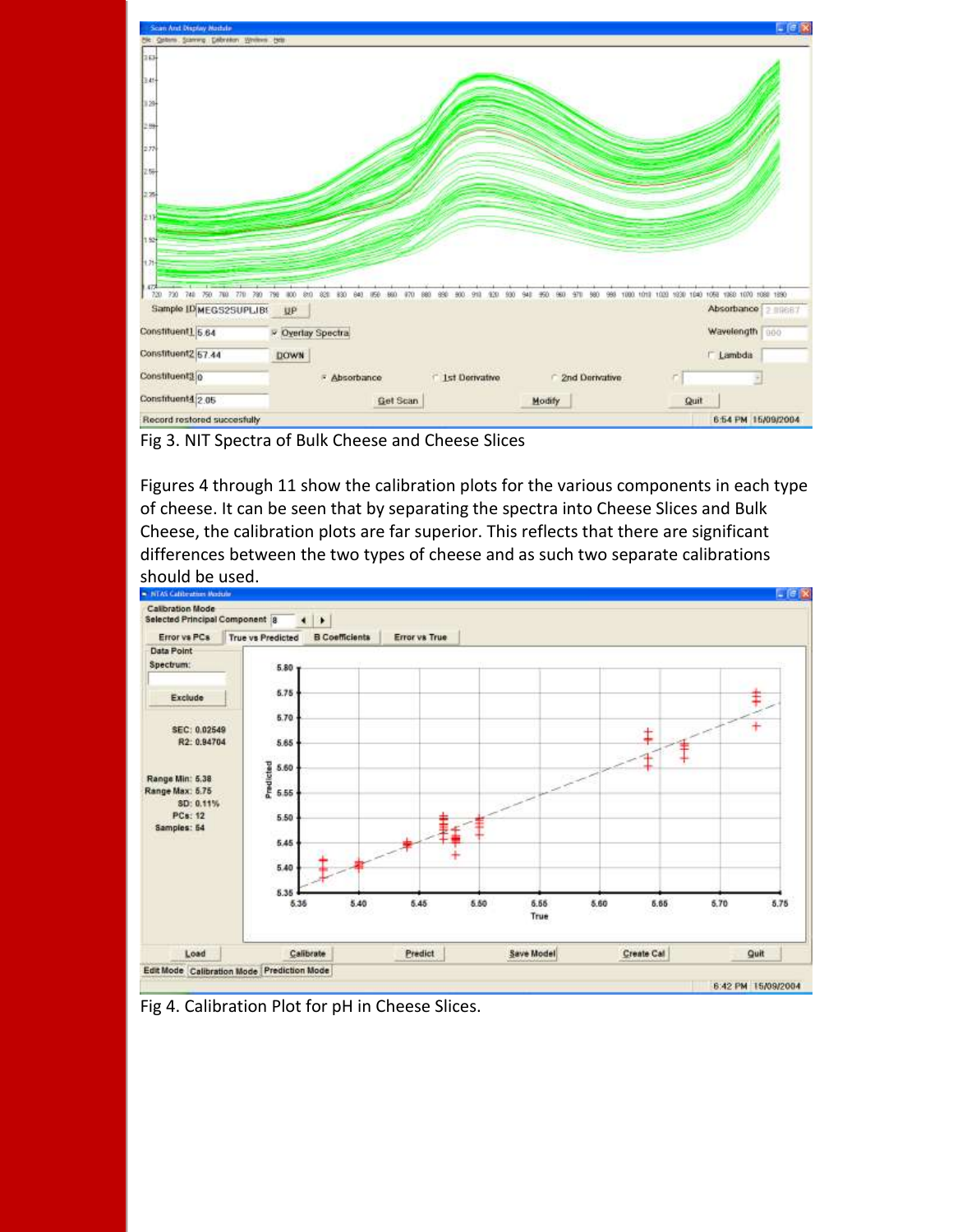





### Fig 6. Calibration Plot for pH in Bulk Cheese.



Fig 7. Calibration Plot for Moisture in Bulk Cheese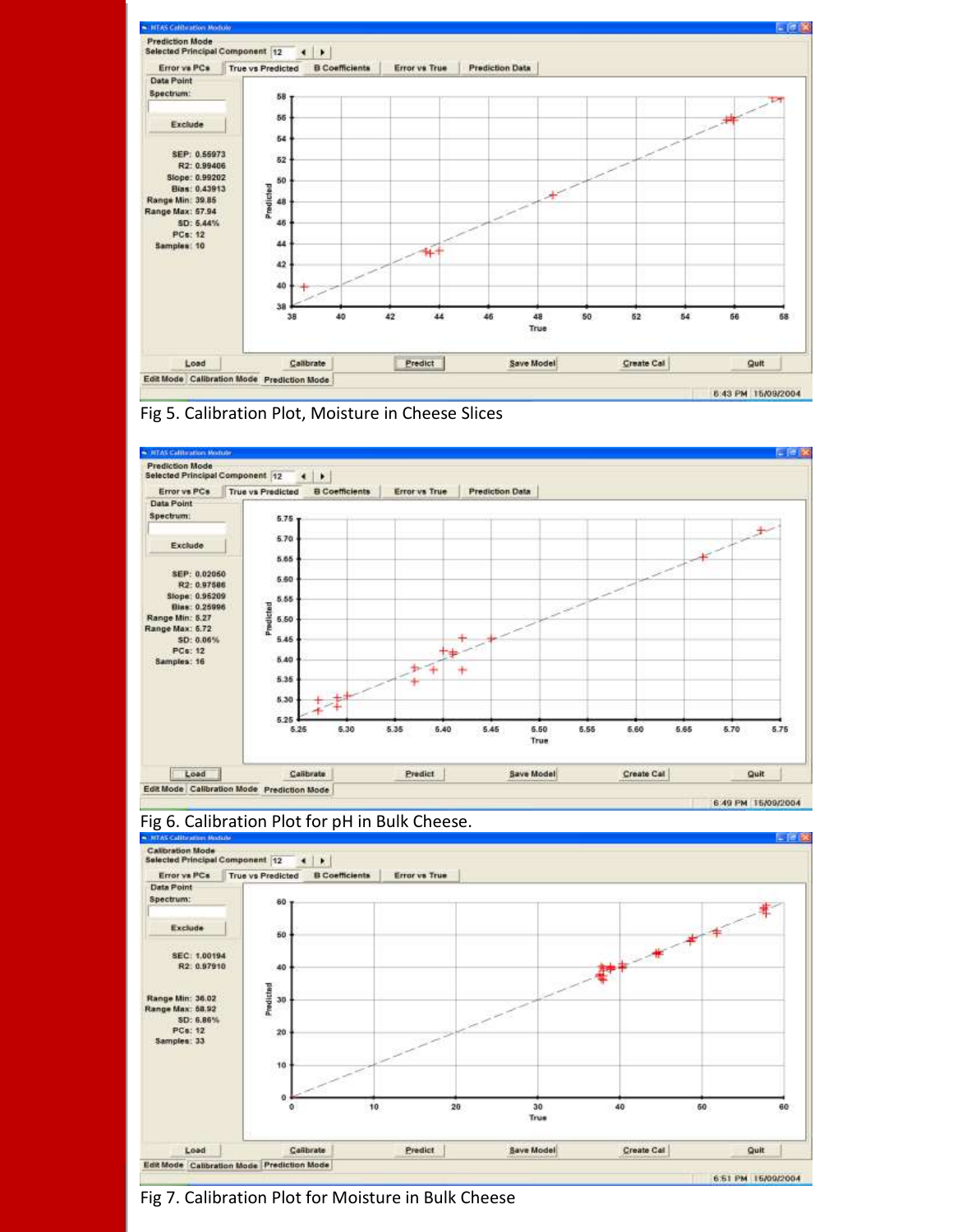







#### Fig 9. Calibration Plot for Moisture in Bulk Cheese and Cheese Slices

Fig 10. Calibration Plot for Fat in Bulk Cheese and Cheese Slices